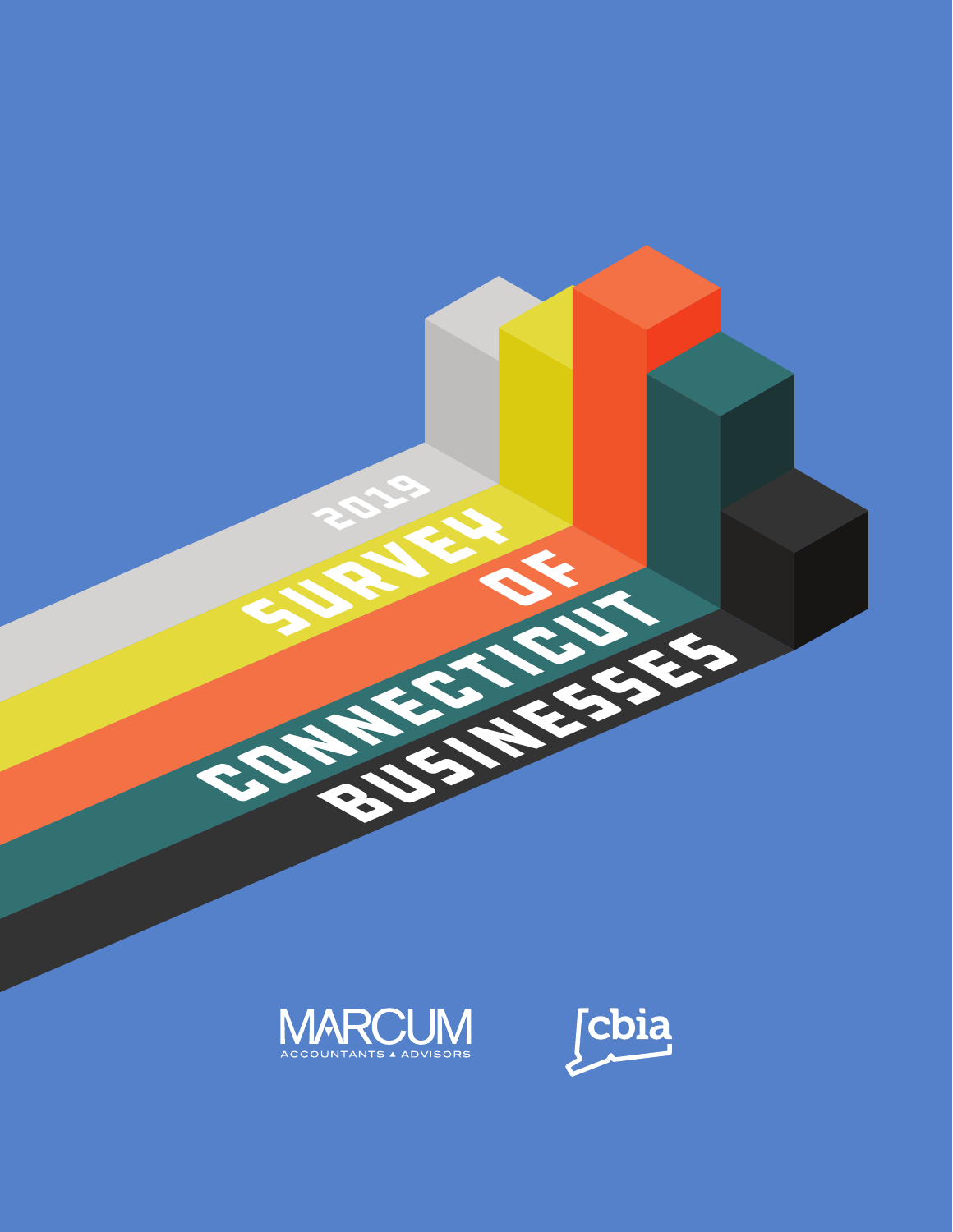## Introduction

CBIA's 2019 Survey of Connecticut Businesses—the 18th annual edition, made possible this year through the generous support of Marcum LLP—coincides with a period of tremendous opportunity for the state.

That sense of opportunity is somewhat clouded by ongoing uncertainty, particularly around the structural issues impacting Connecticut's economic recovery and the whiplash consequences of federal trade policies.

Connecticut companies continue to grow—70% reported profits in 2018—yet this year's survey shows their outlook for both the state and national economies is tempered.

Job growth in the state has not matched the region and the rest of the country, yet Connecticut employers, particularly manufacturers, cannot find enough skilled workers to offset retirements and meet demand.

The state's economy grew 1% in 2018, expanding for the first time since 2015. First quarter GDP numbers for 2019 were promising, with strong growth in the finance and insurance, retail trade, and healthcare sectors.

This year's survey was in the field from mid-June through

**It's great to see Connecticut companies continuing to grow and expand despite the unrelenting negative trends in the state's business climate. I am hopeful that companies continue to find ways to be innovative for the next generation of Connecticut workers.**

**Michael Brooder** | Hartford Managing Partner, Marcum LLP

late July, after the 2019 General Assembly passed two major workplace mandates—paid family and medical leave and the \$15 hourly minimum wage—and a twoyear budget that relied almost exclusively on tax and fee increases to close a multi-billion dollar deficit.

Based on the survey responses, small businesses were particularly rankled by the legislative session. Generally speaking, smaller employers feel unfairly targeted by those two mandates, which are expected to further increase business costs in the state.

## **CONTENTS**

| Introduction 1                      |  |  |  |  |  |
|-------------------------------------|--|--|--|--|--|
| Key Findings $\dots\dots\dots\dots$ |  |  |  |  |  |
| State of Business 3                 |  |  |  |  |  |

| <b>Investment, Economic</b> |  |  |  |  |  |  |  |  |
|-----------------------------|--|--|--|--|--|--|--|--|
| Outlook 4                   |  |  |  |  |  |  |  |  |
| Business Climate 6          |  |  |  |  |  |  |  |  |
| Policy Issues 8             |  |  |  |  |  |  |  |  |

**Paid FMLA, Minimum Wage . . . . . . . . . . . . . . . . . . 10 Hiring & Workforce . . . . . . 11 Conclusion . . . . . . . . . . . . . 13**

| About the Survey 14 |  |  |  |  |  |
|---------------------|--|--|--|--|--|
| About Marcum 15     |  |  |  |  |  |
| About CBIA 16       |  |  |  |  |  |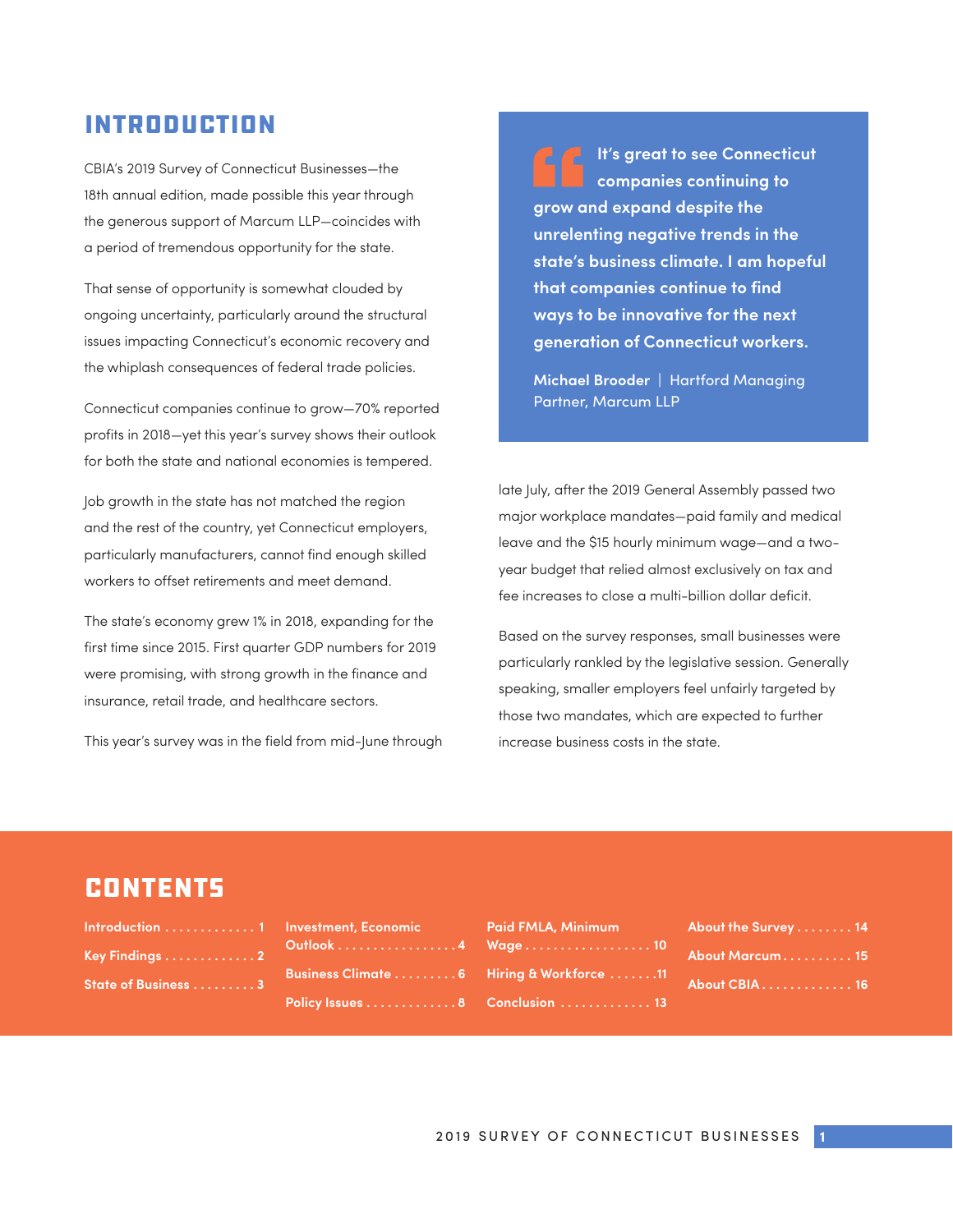Businesses are casting a hopeful, if not wary eye to the future. They see the state's tremendous economic potential and their responses to this survey not only offer valuable insights into the challenges they face, but areas of opportunity for policymakers to embrace.

## Key Findings

- f Company performance remains solid. Over twice as many firms see sales growth versus declines, over four times as many posted profits compared to losses. Investments, particularly in employee training, are strong.
- $\blacktriangleright$  Businesses continue to pursue innovation, adding products and services at a healthy rate, while new technology and research and development remain investment priorities.
- $\blacktriangleright$  More than half of surveyed companies expect the size of their workforce to remain static, with only 23% looking to add workers.
- $\blacktriangleright$  Projections for both the state and national economies show a drop in optimism from 2018. Just 11% expect the Connecticut economy to grow next year, while 73% see U.S. growth.
- **F** Concerns over Connecticut's business climate are growing, a reflection of new workplace mandates passed by the legislature in 2019 and the state's high cost of doing business.
- $\blacktriangleright$  Retaining and hiring younger workers remains a big challenge for most employers.



#### **2** 2019 SURVEY OF CONNECTICUT BUSINESSES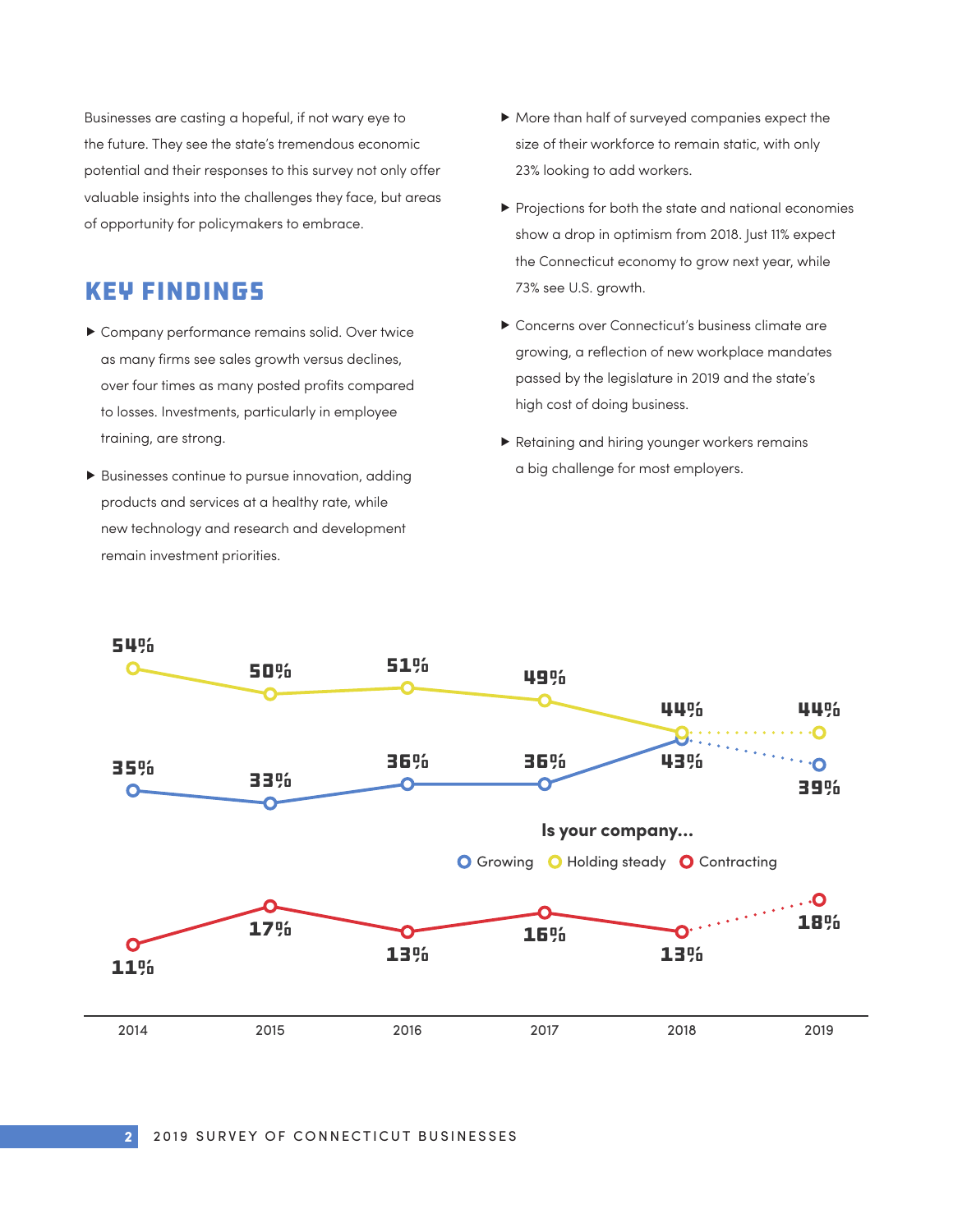## State of Business

Companies reported strong 2018 results, with 43% seeing sales growth, up from 36% the previous year and the highest in five years. Forty-four percent of respondents report static sales (down from 49%), while 13% said sales declined in 2018, down from 16%.

Sales growth numbers were weaker for small businesses (those with 100 employees or less): 35% reported growth, 47% said sales were unchanged from the previous year, and 19% experienced a decline in sales.

Half of all surveyed businesses have customers located in Connecticut, 39% ship and/or sell to other states, and 11% export goods and services to international markets. Those numbers are similar to last year's survey.

Canada is the primary export market for 15% of

Connecticut companies, followed by Great Britain (10%), China (9%), Mexico (9%), Germany (7%), and Australia (7%). Over the next five years, 15% say Mexico has the greatest potential, along with Canada (12%), China (11%), Australia (7%), and Germany (4%).

Looking ahead, 39% of all companies expect sales growth in 2019, 44% see unchanged sales numbers, and 18% forecast declining sales.

Seventy percent of respondents reported a net profit last year, a post-recession high. Ten percent said they broke even, down from 18% in 2017, and 17% reported losses, up from 13%.

The manufacturing sector—buoyed by strong demand in aerospace and defense—reported slightly higher profits, with 75% of manufacturers showing a net profit for 2018 while 12% recorded losses.

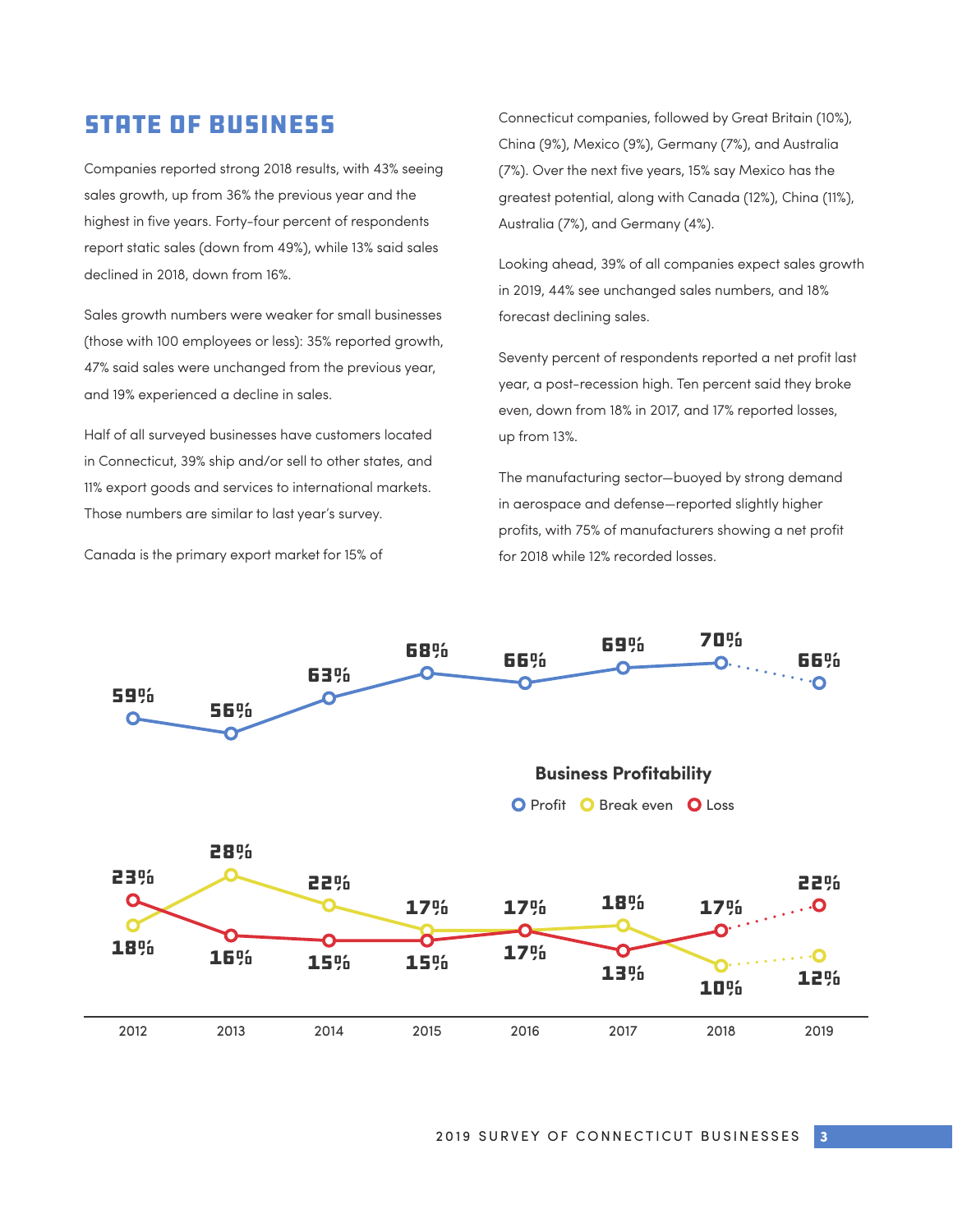

**Did your company introduce a new product or service in the past 12 months?**

**No Yes (40%) No (60%)** 



**Will you introduce a new product or service in the next 12 months?**

**No (42%)** No  $(42%)$  $\Box$  Unsure (21%)



**Are your products or services manufactured or produced in Connecticut?**

**No Yes (64%) No (14%)** Partially  $(21%)$ 



### **Will your new products or services be made or produced in Connecticut?**

- $\blacksquare$  Yes (48%)
- $\blacksquare$  No (27%)
- $\blacksquare$  Partially (21%)
- $\Box$  Unsure (4%)

What's driving profits for Connecticut businesses? Many are benefiting from a strong national economy, with increased productivity (through technology and efficiency), tight cost controls, and greater workforce retention also listed as major factors.

Shrinking Connecticut markets and growing costs particularly state taxes, labor, and energy—were the most significant loss factors. Trade tariffs also factored into losses for both exporters and companies that import raw materials.

One small business reported losing a multi-million dollar contract to a plant in Georgia, unable to match a competing bid that was 15% lower. Others said they were unable to pass on the added costs of tariffs to customers.

Two-thirds (66%) of all surveyed companies expect to return a profit in 2019, 12% say they will break even, and 22% forecast losses.

## Investment, Economic Outlook

Forty percent of surveyed companies introduced a new product or service in the last 12 months, down eight points from last year's survey. Almost two-thirds (64%) make or produce their products or services in Connecticut, virtually unchanged from last year.

Of the 36% of businesses planning on introducing a new product or service in the next 12 months, almost half (48%) plan on locating production in Connecticut. Last year, 49% planned on siting production in the state.

Why aren't more companies locating their production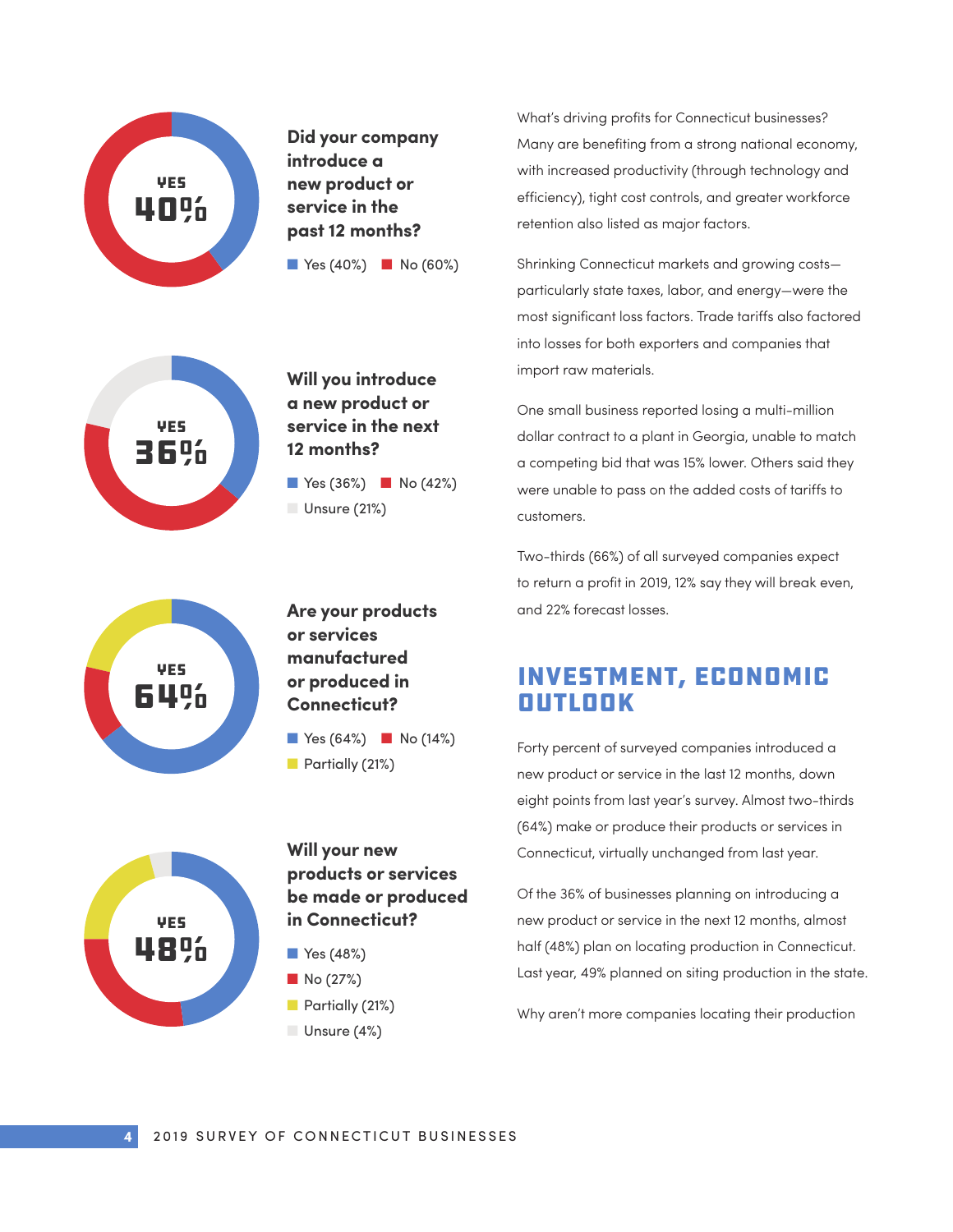and services in Connecticut? The cost of doing business here is the primary factor. Connecticut is the fifth most expensive state for business in the country according to CNBC's 2019 America's Top States for Business.

Based on this year's survey responses, the skilled labor shortage may also play a role, although not to the extent that costs are driving location decisions.

#### Given the impact

the worker shortage is having on a number of industry sectors, it is no surprise that employee training is the top investment priority, cited by 29% of companies, with 14% emphasizing worker recruitment.



### **Where does your company currently make its greatest investment?**

- Employee training (29%)
- New technology (16%)
- **n** Property/facilities (15%)
- **n** Recruiting qualified workers (14%)
- $\blacksquare$  Other (10%)
- $\blacksquare$  Other capital assets (8%)
- Research & development (8%)



- (28%)
- $\blacksquare$  Neutral (22%)
- Not very concerned (28%)
- Unsure (1%)

Sixteen percent are prioritizing new technology, followed by property and facilities (15%), other capital assets (8%), and research and development (8%). R&D is more important to manufacturers, with 16% listing it as a priority.

Connecticut businesses are becoming increasingly anxious about the direction of the national economy—almost half (48%) are somewhat or very concerned

about the negative impacts of tariffs and trade disputes. Twenty-eight percent say they are unconcerned and 22% are neutral.

"It's simply awful—very destructive," said one

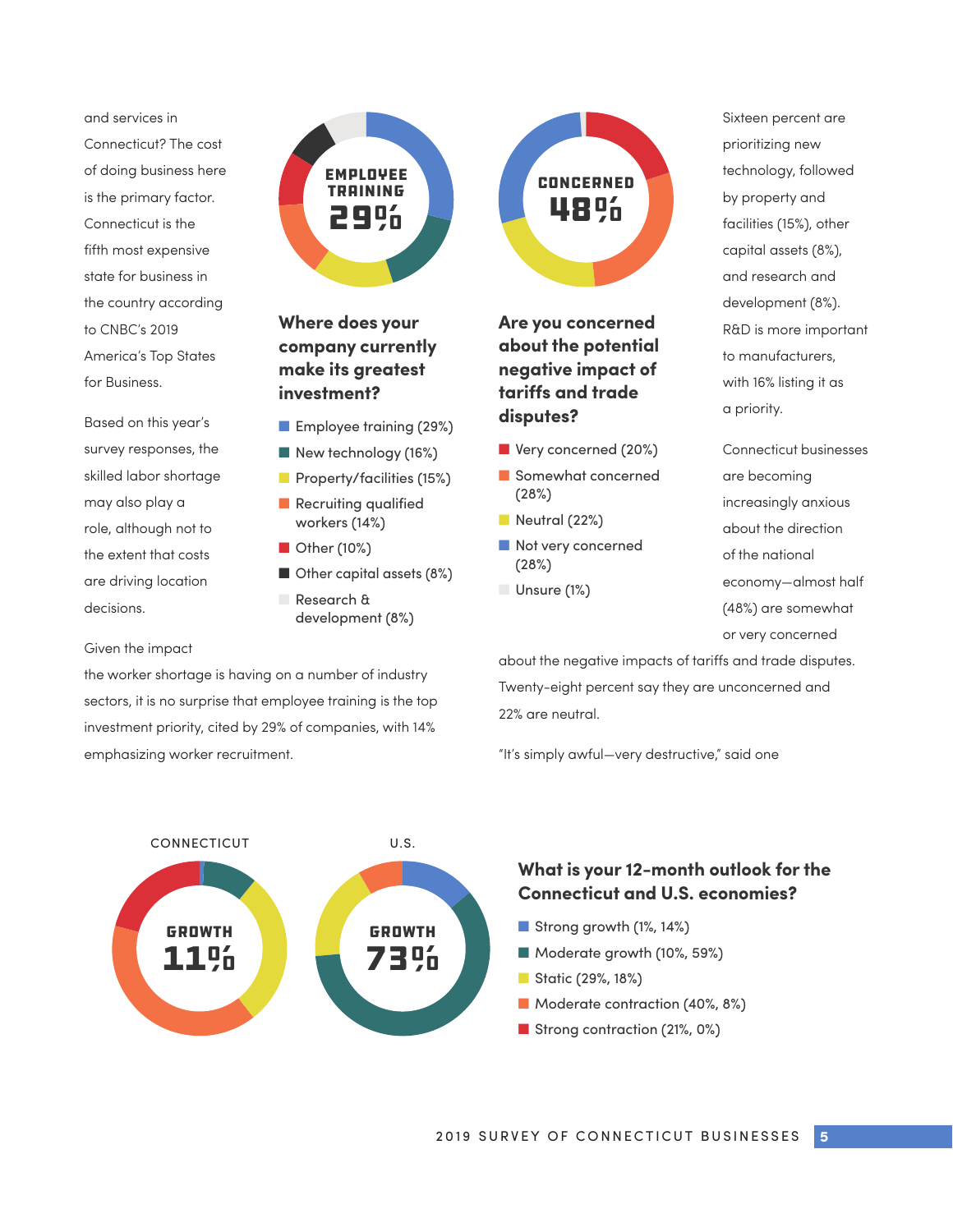manufacturer. "Tariffs are the single biggest contributor to increased costs for packaging components and raw materials."

A majority of businesses have a pessimistic outlook for the Connecticut economy—just 11% see the state's economy expanding in the next 12 months, while 29% see no change and 61% forecast contraction.



That's a significant shift from the 2018 survey when 18% forecast growth, 52% static conditions, and 30% contraction.

In contrast, 73% expect the U.S. economy to grow over the next 12 months, 18% see unchanged conditions, and just 8% predict a contraction. Those numbers are down from our 2018 survey, when 85% expected the national economy to grow, 11% saw static conditions, and 4% predicted contraction.



## Business Climate

One-third of surveyed companies say proximity to customers is the greatest advantage to running a business in Connecticut, while 29% cited quality of life and 9% access to major markets.

Historically, the state's skilled workforce was also among those key advantages. However, it was cited by just 6% of

> businesses in this year's survey. Nine percent say there is no primary advantage to being in Connecticut.

For a quarter of companies (24%), the ever increasing cost of complying with regulations is the main factor hampering business growth, closely followed by the uncertainty and unpredictability of legislative decision-making at the state level.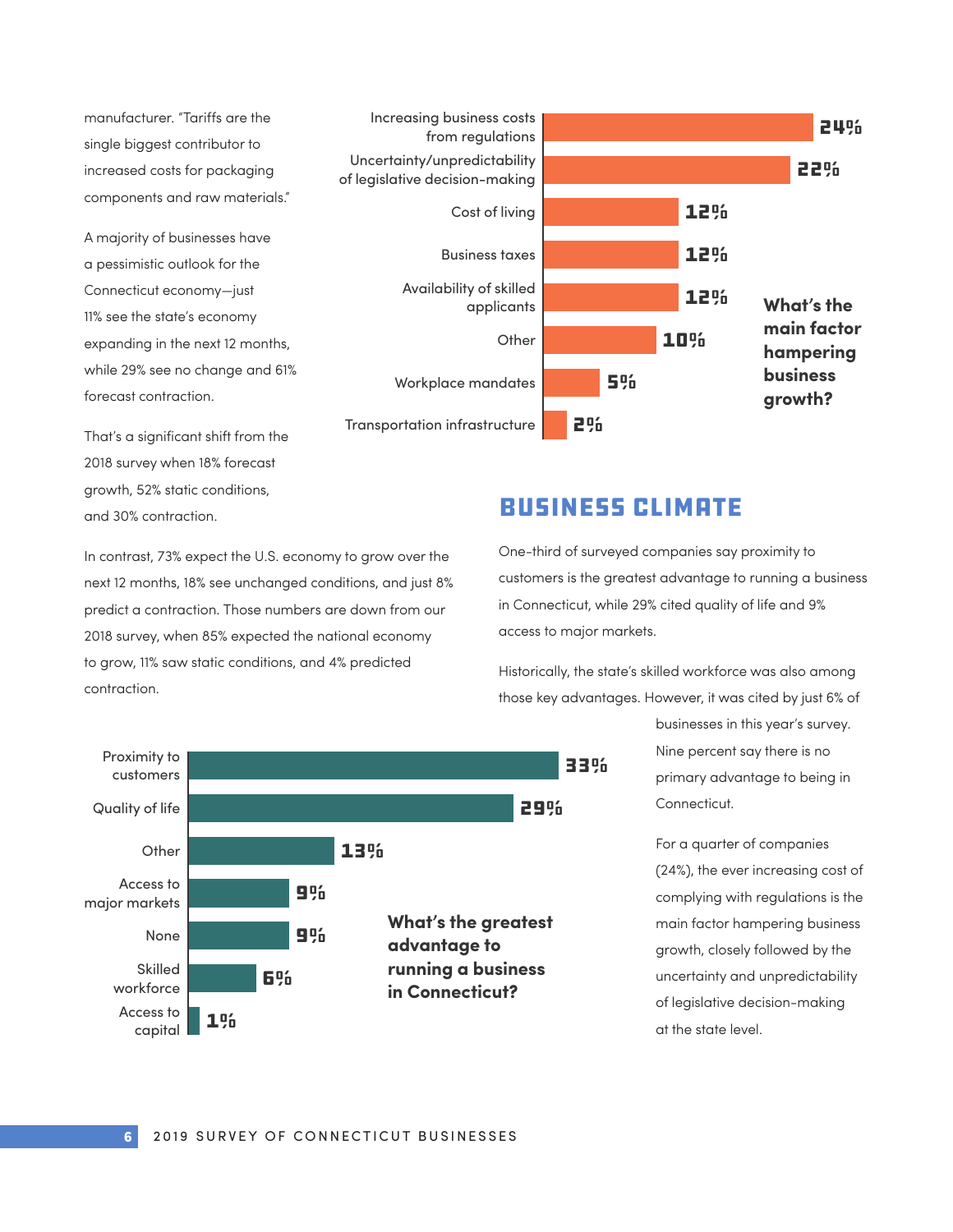

The state's high cost of living, business taxes, and the lack of skilled workers were each cited by 12% of surveyed companies as obstacles to growth. Five percent pointed to workplace mandates and 2% referenced the state's transportation infrastructure.

"If the Connecticut economy doesn't grow, we can't grow our business," said one survey respondent. "All of the taxes and regulations create an unfavorable environment for business and businesses are either leaving or shifting their growth to other states."

An alarming 81% of businesses believe the state's business climate is declining—that's a 20-point jump from last year's survey. Fourteen percent describe it as static and only 3% say it's improving.

Among small businesses, the percentage of those who say the business climate is declining jumps to 85%, with 10% calling it static and just 4% describing it as improving.

That pessimistic view of the state's business climate is not surprising, given the legislature's focus this year on workplace mandates. While many proposed mandates did not pass this session, two that did—paid family and medical leave and raising the minimum wage from \$10.10 to \$15—will likely have a defining impact on Connecticut's business environment.

Only 3% of surveyed businesses approve of the state legislature's handling of the economy and job creation, while 17% say they somewhat disapprove and 75% strongly disapprove—all-time high disapproval numbers for this survey.

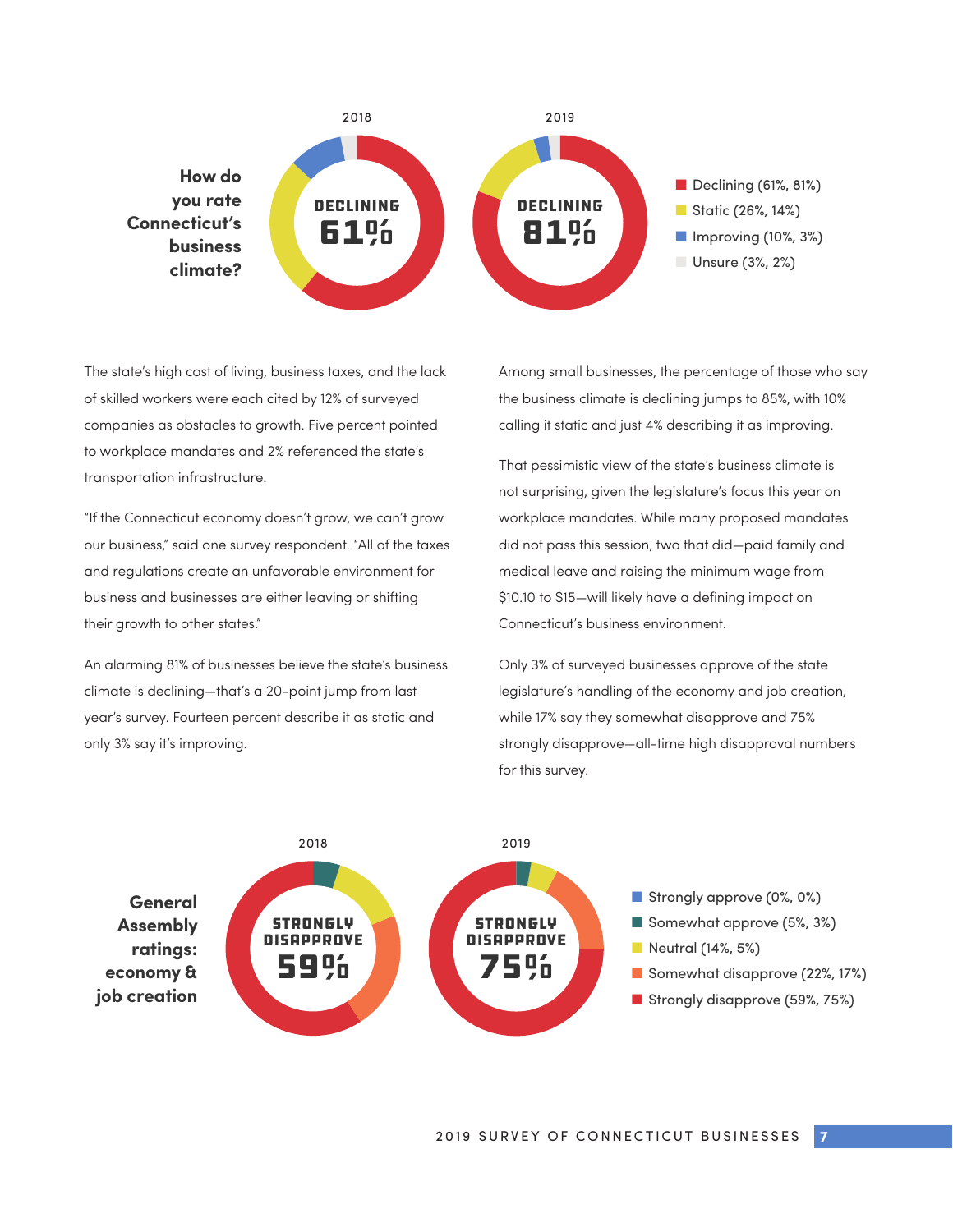**While Connecticut businesses are finding ways to survive and grow, their concerns for the future are clearly apparent in this survey. State policymakers must acknowledge these very real concerns and focus on policies that will restore confidence, promote investment, and drive long overdue economic and job growth.**

**Joe Brennan** | President & CEO, CBIA

Last year, 59% strongly disapproved of the legislature's performance, 22% somewhat disapproved, and 5% somewhat approved. Those who considered themselves neutral on the question fell from 14% in 2018 to 3% this year.

"Has the legislature not realized we are in competition with other states?" asked one survey respondent.

It is vital that as company ownership changes, firms remain in Connecticut. It is worrisome that diminished confidence makes firms not only vulnerable to relocation offers, but also that new owners will move innovative products and intellectual capital out of state to lower cost locations.

A substantial percentage (43%) have no plans to exit their firm. However, 5% plan to retire within the next year, 24% within five years, and 16% within six to 10 years. Thirteen percent are undecided.

Connecticut remains vulnerable to firms moving out of state. Twenty-three percent have, on their own, considered moving. Another 21% have been approached by another state to relocate. Florida, Texas, the Carolinas, Virginia, and New Hampshire are frequently mentioned as possible exit locations.

## Policy Issues

The 2019 legislative session did little to improve the business community's confidence in policymakers. A renewed focus on mandates and adoption of a two-year budget featuring more than \$2 billion in tax and other revenue increases clearly shaped business responses in this year's survey.

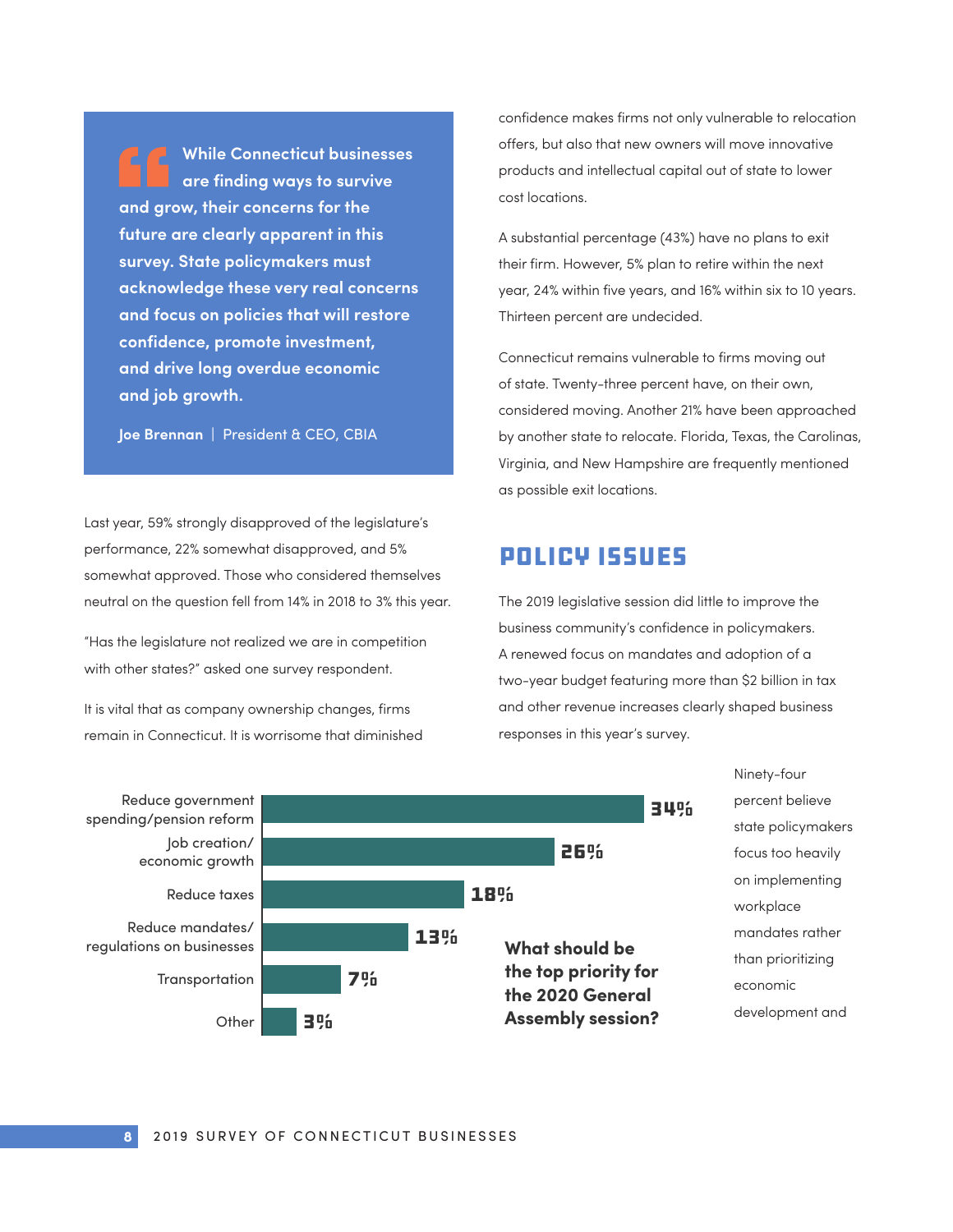job creation. Only 7% say state legislators understand business issues and the importance of growing jobs and the economy.

Where do employers want policymakers to focus their attention?

Over one-third (34%) say the 2020 session of the General Assembly should focus on government spending cuts, including reforming the state employee retirement system.

They fully recognize that Connecticut's pension liabilities far exceed state employee and government contributions and investment returns.

They want lawmakers to recognize that the state's fiscal instability is undermining economic growth—stripping resources from other critical areas like education and infrastructure and discouraging much-needed private sector investment.

Other policy priorities include job creation and economic growth (26%), cutting the state's high business and personal tax burden (18%), reducing business mandates and regulations (13%), and transportation (7%).

"Stop trying to find creative ways of raising revenue and start looking for effective ways of reducing the amount of money Connecticut requires to operate," says one employer. "The long-term effect of all these tax increases is a talent and money drain on the state."

Wrote another: "To compete with our neighboring states, we need to make our tax structure competitive. That includes eliminating the sales tax on services and reducing rates below that of New York and Massachusetts."

The new state budget also did little to build trust among small businesses. A year after lawmakers adopted a pass-through entity tax and corresponding credit designed to help small businesses mitigate federal tax



#### **How will your company manage paid FMLA?**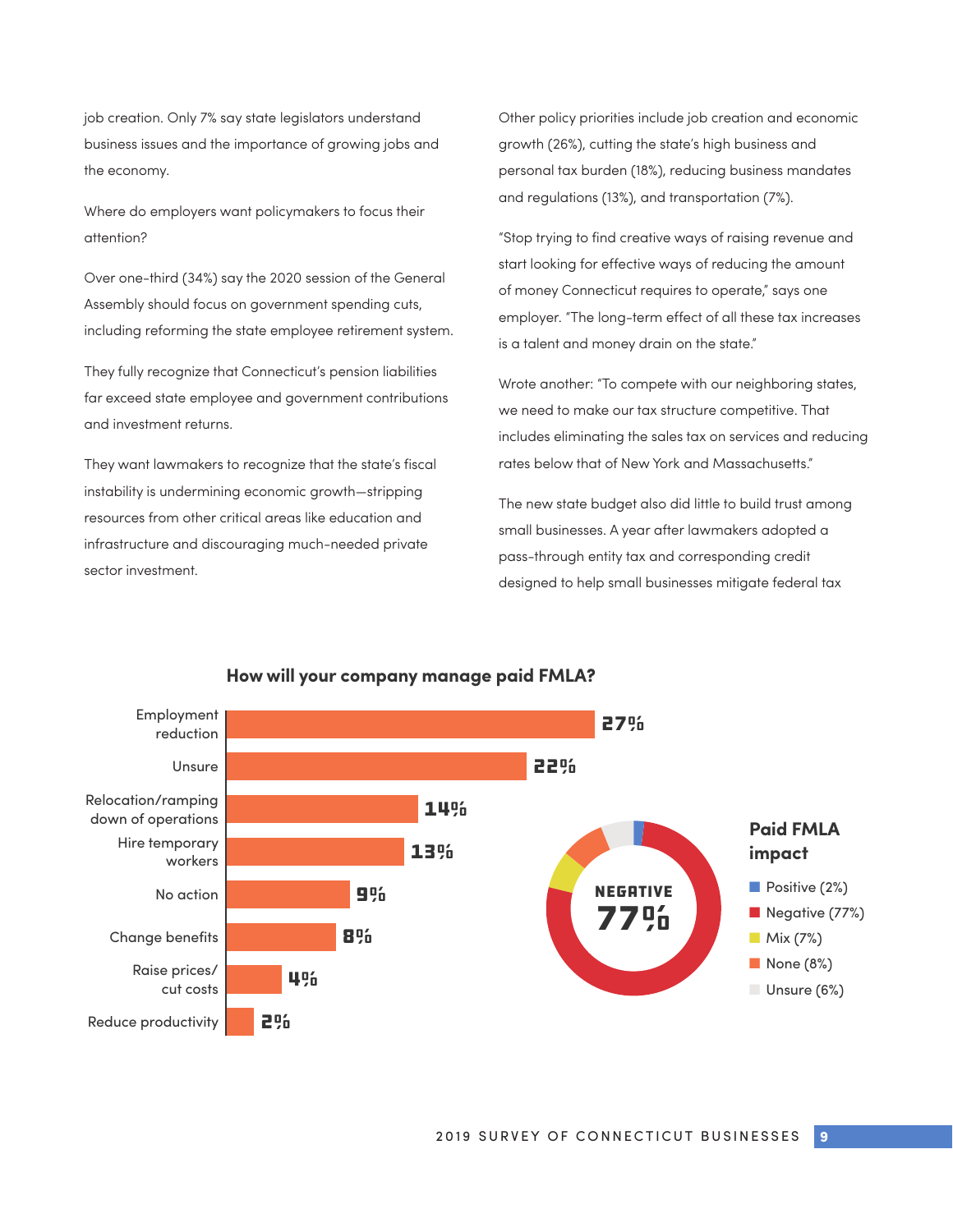

#### **How will your company manage the minimum wage hike?**

law changes, the budget reduced that credit to 87.5% essentially a \$53 million tax hike.

"The increase in the pass-through entity tax is a direct hit on my company," wrote one small business owner. "Lawmakers need to stop putting all the responsibility for state budget reforms on the backs of small companies."

## Paid FMLA, Minimum Wage

While a number of proposed mandates failed during the session, the passage of laws implementing paid family and medical leave and raising the hourly minimum wage to \$15 by 2023 are real concerns for employers, particularly small businesses.

Paid FMLA—which will allow all private sector employees up to 12 weeks of paid leave beginning in 2022—will have a negative impact on 77% of companies that responded to this year's survey (79% for small businesses).

Eight percent say it will have no impact, followed by mixed

(7%), and unsure (6%), with just 2% expecting the program to positively affect their business.

While the leave program will be funded through a 0.5% payroll tax on employees, employer concerns largely revolve around scheduling issues and finding replacement workers—no small feat in a tight labor market. The issue is more acute for small businesses.

When asked how they will manage the impact of paid FMLA, 27% say they are considering workforce reductions—pursuing automation, cutting their Connecticut workforce, or reducing the number of full time employees.

Other responses include relocating or ramping down operations (14%), hiring temporary workers (13%), no mitigation plan (9%), reducing other employee benefits (8%), and raising prices/cutting costs (4%). Almost one-quarter (22%) are unsure how they will manage the program's impact.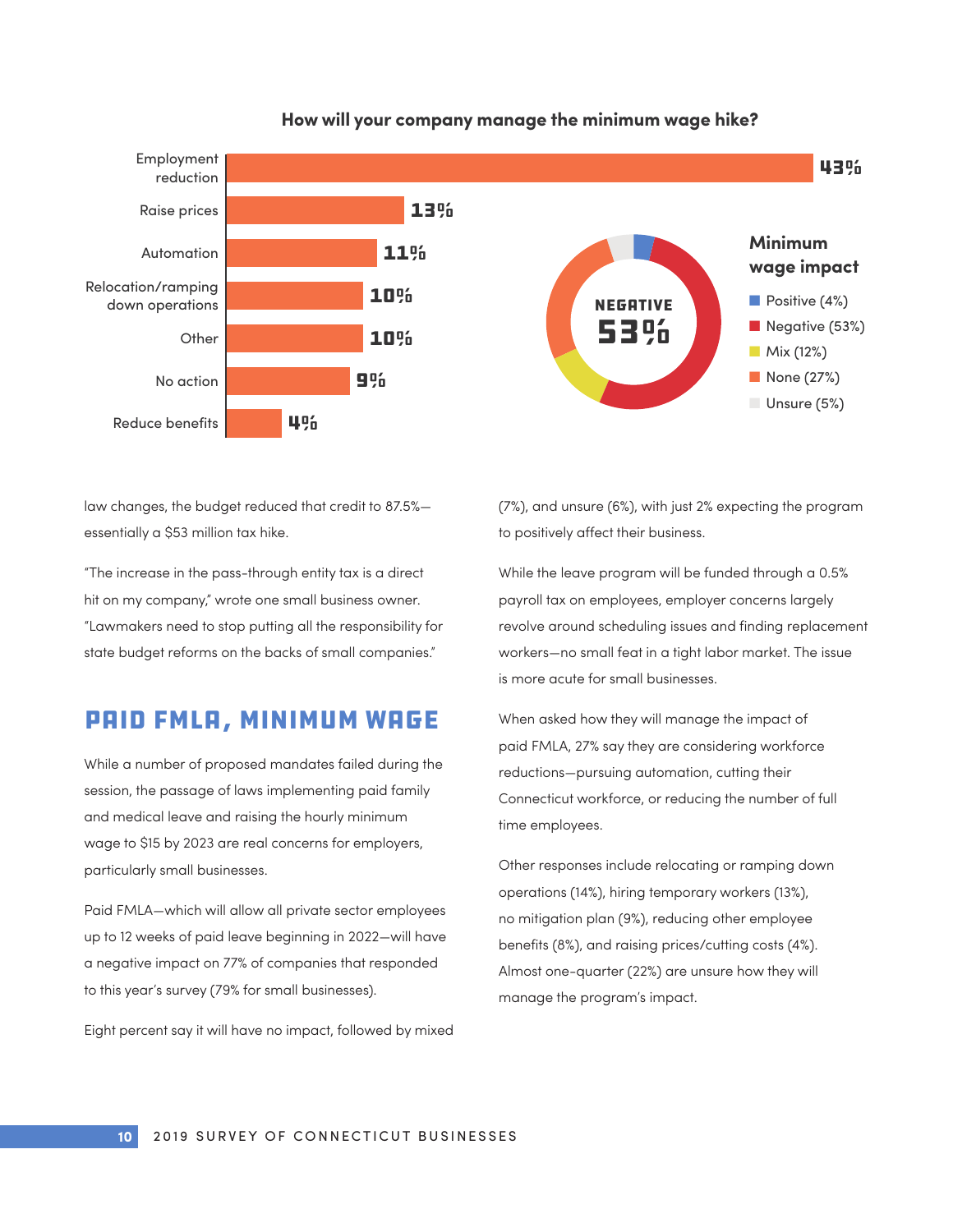**With more than 60% of workers over 40 years old and 11% expected to retire in the next five years, companies will have no choice but to outsource certain functions or services in order to meet their business needs.**

**Ethan Brysgel** | Partner, Marcum LLP

"We already have a family leave policy in place, so this is essentially double taxation on our employees," responded one employer. "We will have to consider eliminating our current policy."

Said another: "It could easily put us and other small businesses out of business. It takes years to train an employee to do what we do. To have one employee out for 12 weeks, let alone multiple employees, would not allow us to complete projects and meet other contractual deadlines."

Many respondents questioned the sustainability of the state's leave program, given its rich benefits.

"I would bet that the fund will soon be insolvent and will require heavy subsidies from

taxes that will soon come from businesses, not simply employees," said one.

Just over half (53%) say the \$15 minimum wage will negatively impact their business. Twenty-seven

percent expect no impact, followed by mixed (12%) and unsure (5%), with 4% predicting a positive outcome.

How will businesses mitigate the impact of the higher wage? Forty-three percent say workforce cuts, with other responses including raising prices (13%), automation (11%), relocating or cutting back operations (10%), and reducing benefits (4%). Nine percent will take no action.

"We already offer a minimum wage of \$15," responded one employer. "However, mandating this for all companies is heavy-handed. Market forces should dictate salaries and compensation."

Responded another: "It is going to force me to switch current full-time roles to part time in order to save on the benefits packages I provide my employees. It will also force me to raise my rates and pinch already narrow profit margins even further."

## Hiring & Workforce

The percentage of employers expanding their workforce declined this year to 23%, down from 39% in 2018. Fifty-six percent are maintaining current employee levels (versus 51% in 2018) and numbers are declining at 21% of companies (10%).

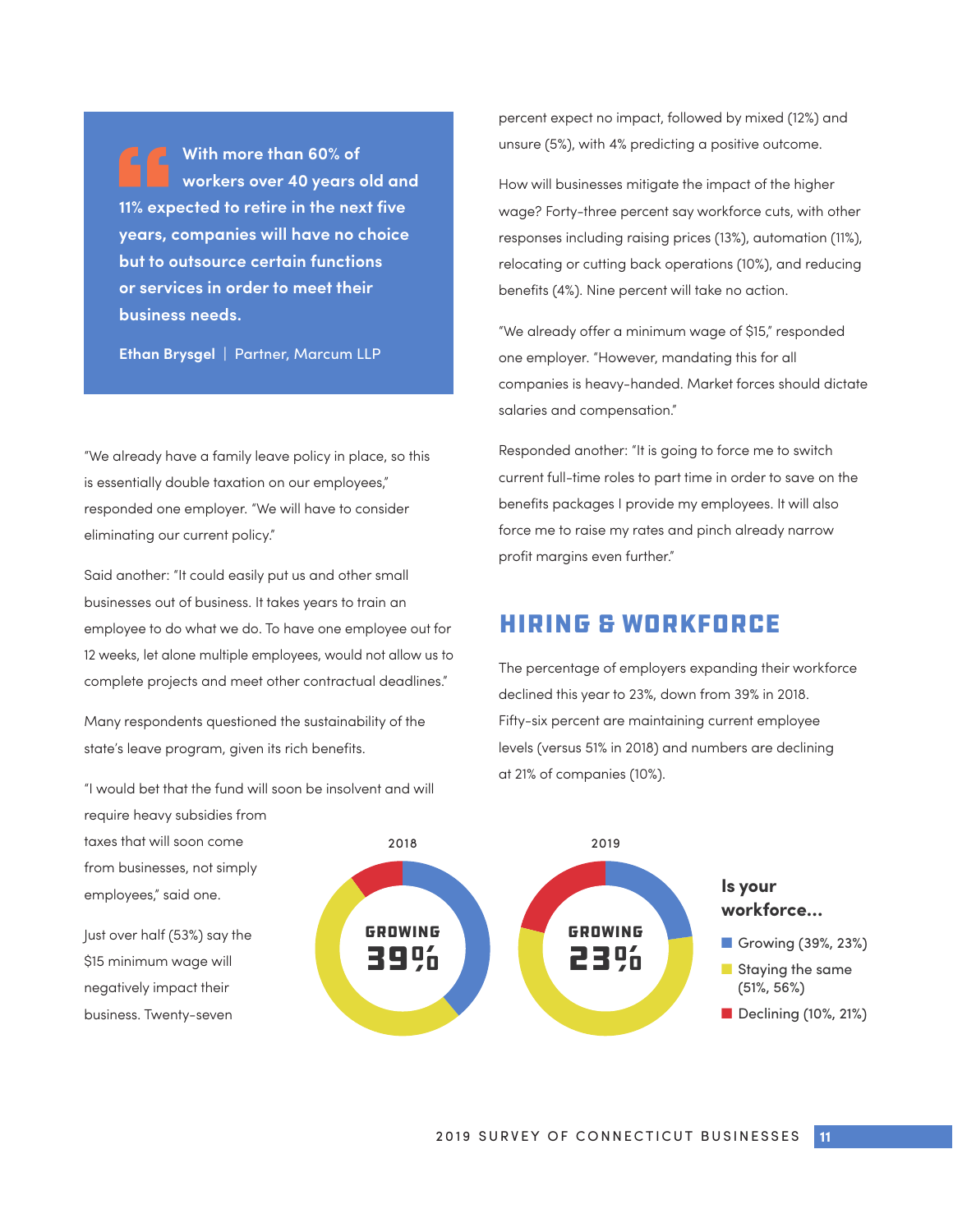

Uncertainty with the state's economy is largely responsible for that trend. Nonetheless, Connecticut continues to face a critical shortage of skilled workers, compounded by a shrinking labor force, population loss, retirements, and the state's high cost of living.

That shortage is felt most acutely in manufacturing—one of Connecticut's primary economic drivers—although other industries, including finance and insurance, also face the same issue.

Connecticut is one of the oldest states in the U.S. by average age. This year, 3% of the current workforce will retire and 5% the following year. Between 2021 and 2024, another 11% plan to retire. Of course, filling those vacancies is a priority for Connecticut firms.

Employers say 41% of their workers are 40 years old or younger, while 25% of managers are 40 years old or younger.

Most companies, small and large, note difficulties finding and retaining young workers. Only 19% have no trouble finding and retaining young workers. Fifty-five percent have issues both finding and retaining young workers, 19% just have trouble finding them, and 8% keeping them.

The top three obstacles for finding qualified young workers are a lack skills or expertise (34%), proper work ethic (25%), and the state's high cost of living (19%).

There are several reasons why firms experience difficulty retaining younger workers, including living costs (37%), competition from other firms offering higher pay and more expansive benefits (27%), and a lack of opportunity for advancement (9%).

Eight percent of firms say changing federal immigration and enforcement policies are responsible for their hiring and retention challenges.

Along with prioritizing investments in training and recruitment, as noted earlier, companies are offering flexible work schedules (25%), employee engagement and recognition programs (19%), flexible paid time off policies (15%), and tuition reimbursement (12%).

Many firms also changed their culture to better engage employees. Some changes include focusing more on training, education and safety, implementing Lean processes, more flexible paid time off policies, greater pay incentives, more team building, and expanded casual dress practices.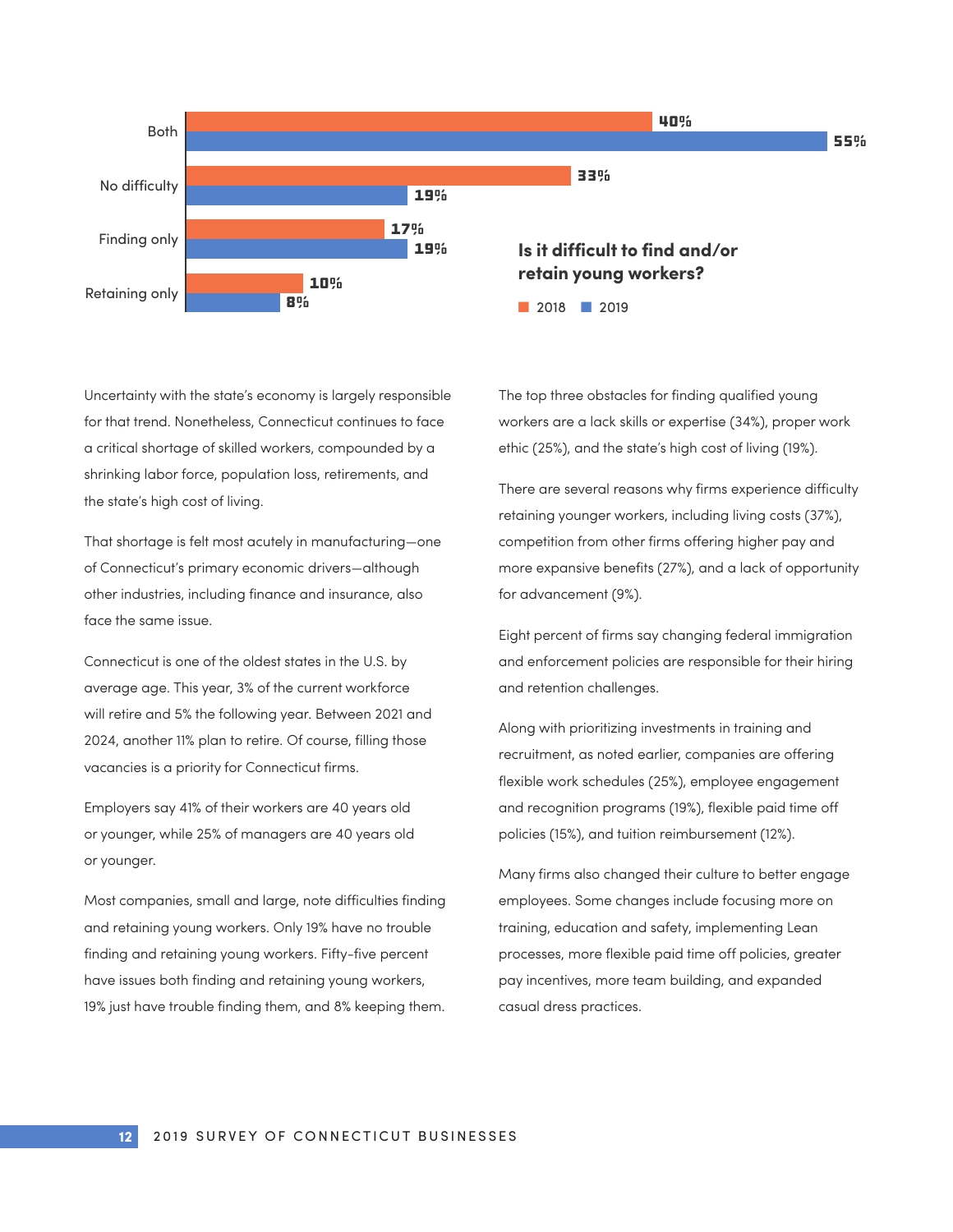These actions are similar to those proposed in other recent surveys. These responses show that despite huge efforts being made to address recruitment and retention, challenges persist.

## Conclusion

This year's survey shows an upswing in business growth and profitability, thanks to strong national and international markets, a willingness to adapt and innovate, and what could best be described as stubborn persistence.

Some companies are moving production out of state to escape Connecticut's high costs. Many continue to shift investment priorities, putting more capital into workforce recruitment and training to address the skilled worker shortage.

Innovation continues to be the hallmark of Connecticut business. Addressing Connecticut's fiscal challenges and promoting a more supportive business climate is the prescription they need to drive sustained growth.

Companies remain bullish on the U.S. economy, although they are casting increasingly uncertain looks to the future as trade disputes continue to disrupt global marketplaces.

State policymakers must take notice of business leaders' pessimistic outlook for the Connecticut economy. This state has so many advantages, with so many opportunities for growth—if policymakers choose to promote a more favorable business environment.

Given the responses to this year's survey, Connecticut's economy cannot afford another legislative session like the 2019 General Assembly.

We cannot afford state budgets that emphasize revenue hikes rather than spending reforms. Businesses cannot invest and grow in a climate laden with mandates, regulations, and ever-increasing costs.

Small businesses, the engine of our economy, were singled out this session. They will unfairly shoulder much of the burden associated with paid family and medical leave, the \$15 minimum wage, tax changes, and revenue hikes.

It's time to change gears, to push Connecticut in a direction where we can take full advantage of our many strengths.

It's time to:

- **Restore** business confidence
- **Prioritize** job creation
- **Promote** economic development by developing and sustaining a positive environment that benefits all businesses
- **F** Stabilize the state's finances for the near and long-term
- **Pursue and adopt** meaningful government spending reforms
- **P** Overhaul state tax policy to make Connecticut's the most competitive in the country—attractive for businesses and residents alike
- **F** Continue prioritizing and expanding workforce development efforts, leveraging public and private sector collaboration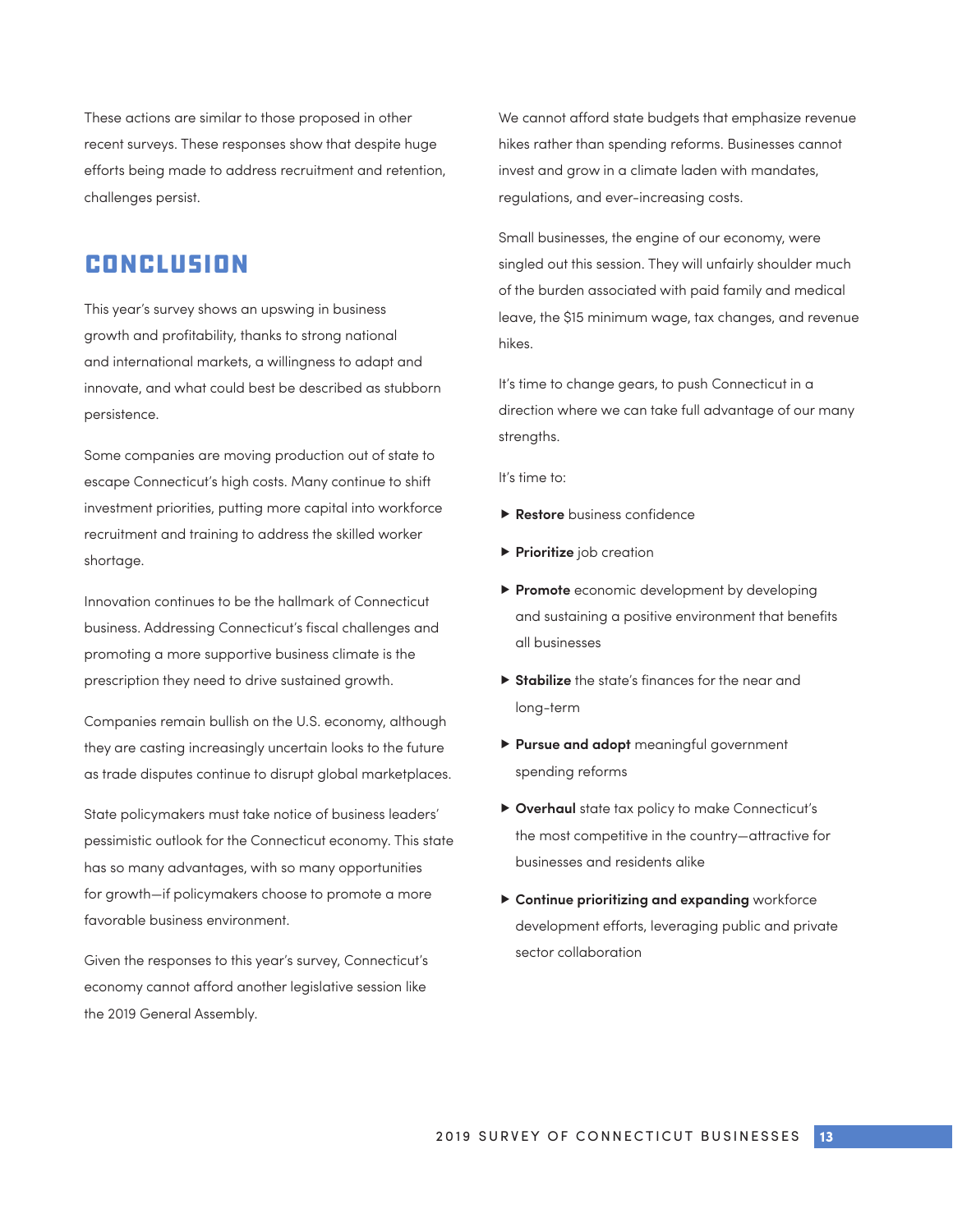# About the Survey

## Methodology & Demographics

CBIA mailed and emailed the 2019 Survey of Connecticut Businesses from mid-June through late July to approximately 5,300 top executives throughout the state.

We received 356 responses, with a margin of error of +/-5%. All figures are rounded to the nearest whole number and may not total exactly 100%.

Survey respondents have run their business operations in Connecticut for an average of 45 years. Nine percent have been in business for more than 100 years and 13% for 15 years or less.

Twenty-two percent of respondents represent privately held companies, 23% are family-owned, and 16% are S corporations.

Other represented business types include limited liability corporations (12%), incorporated (9%), woman-owned (8%), veteran-owned (5%), publicly held (1%), minority-owned (1%), and foreign-owned (1%).

Manufacturing companies represent a third (33%) of all survey respondents, followed by professional services (19%), construction (11%), finance and insurance (7%), retail (6%), medical (5%), real estate (3%), wholesale (3%),



software and technology (2%), nonprofit organizations (1%), hospitality and tourism (1%), and utilities (1%).

Thirty-eight percent of respondents have their primary location in Hartford County, followed by New Haven (22%), Fairfield (19%), Middlesex (7%), Litchfield (4%), Tolland (4%), New London (4%), and Windham (3%).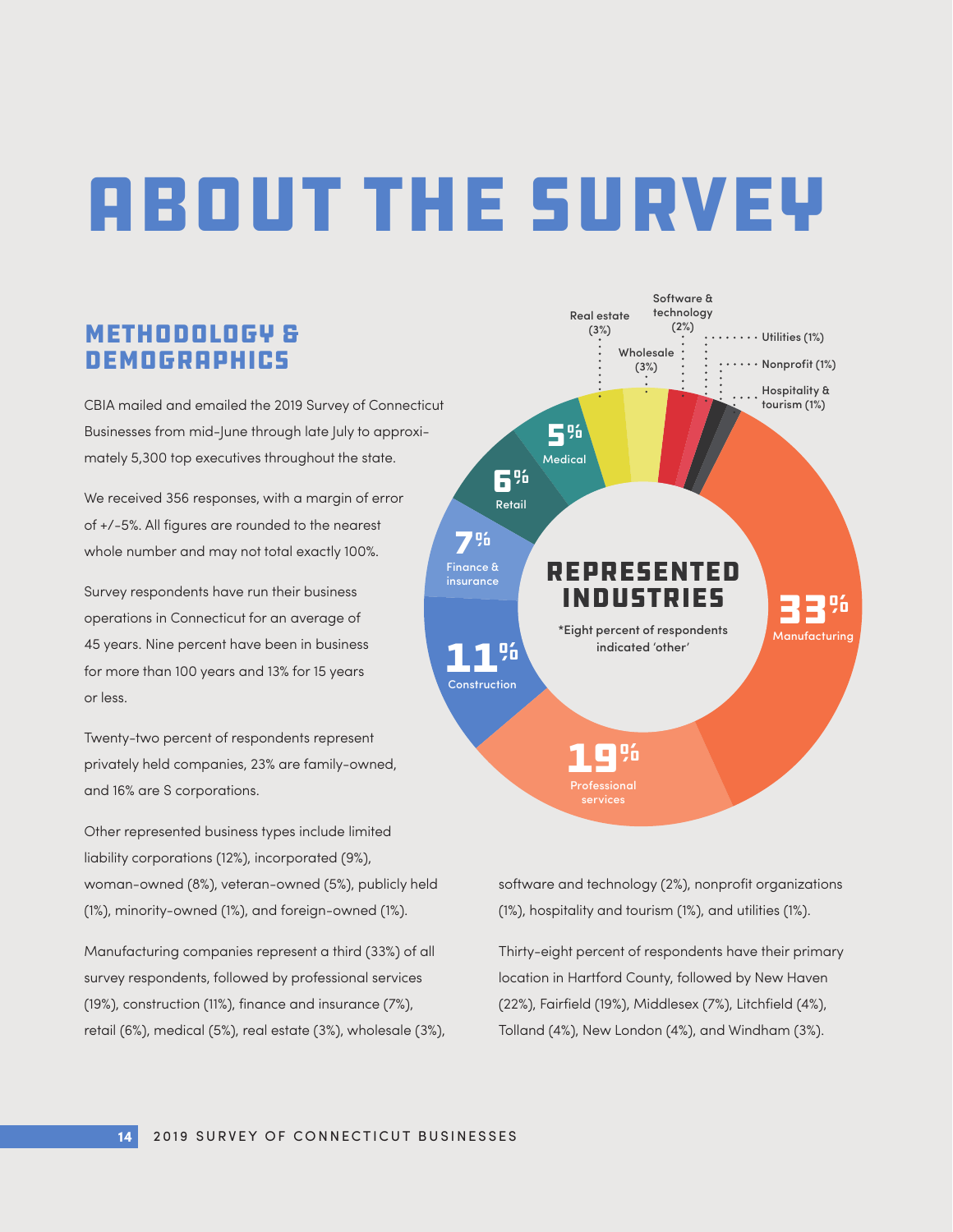# About Marcum

Marcum LLP is one of the largest independent public accounting and advisory services firms in the nation, with offices in major business markets throughout the U.S., as well as Grand Cayman, China, and Ireland.

Headquartered in New York City, Marcum provides a full spectrum of traditional tax, accounting, and assurance services; advisory, valuation, and litigation support; and an extensive range of specialty and niche industry practices.

The firm serves both privately held and publicly traded companies, as well as high net worth individuals, private equity funds, and hedge funds, with a focus on middle market companies and closely held family businesses.

Marcum is a member of the Marcum Group, an organization providing a comprehensive array of professional services.

Established in 1951, Marcum is a leader with an outstanding reputation at the national and regional levels.

Marcum offers an extensive range of professional services and a high degree of specialization. In addition to domestic and international tax planning and preparation, the firm's professional services include merger and

acquisition planning, family office services, forensic accounting, business valuation, and litigation support.

The firm has developed several niche practice areas serving private equity partnerships; hedge funds; SEC registrants; real estate; government, public, and

> not-for-profit sectors; food and beverage; manufacturing; and bankruptcies and receiverships; as well as a China specialty practice.

The firm takes a team approach to

every engagement, ensuring the highest degree of technical knowledge, experience, and understanding of current issues and regulatory matters.

As a founding member of the Leading Edge Alliance, a worldwide group of large, independent accounting practices, the firm's professionals have added access to a wide range of industry and service specialization.

In addition, as the exclusive U.S. member firm of ECOVIS International, a global accounting and advisory network with members in 60 countries on six continents, Marcum offers the resources of experts around the world.

**For more information, visit marcumllp.com**

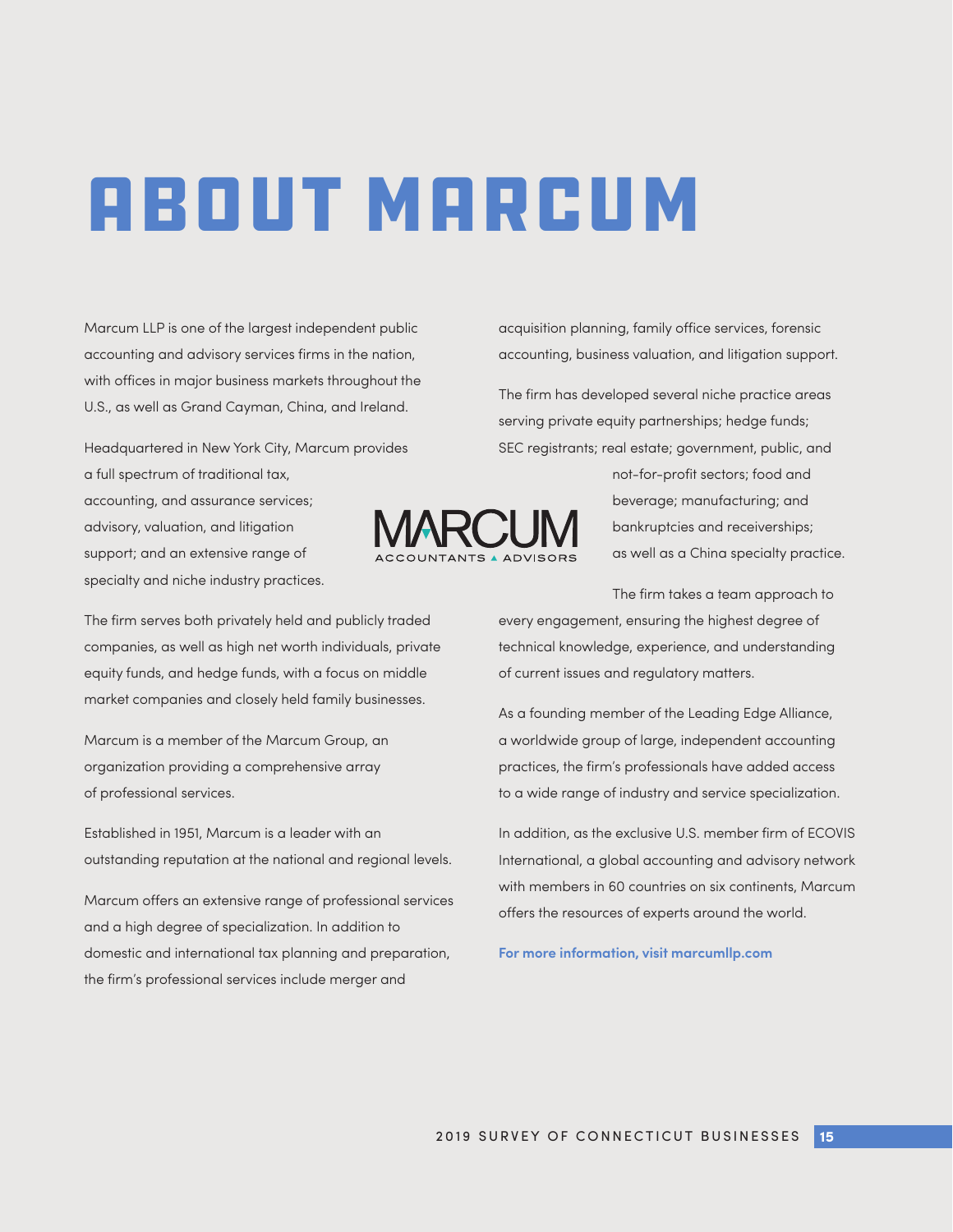# About CBIA

## Connecticut Business & Industry Association

The Connecticut Business & Industry Association is the leading voice of business in the state, representing thousands of member companies, small and large, across a diverse range of industries.



We fight to make Connecticut a top state for business, jobs, and economic growth: driving change, shaping legislative and regulatory policy, and promoting collaboration between the private and public sectors.

### Driving Growth, Promoting Business

- **Powerful, dynamic leadership and advocacy at** the state Capitol, driving policies that promote a globally competitive business climate.
- $\blacktriangleright$  Valuable resources, information, and professional assistance, sharing expertise and best practices across a broad range of issues to help companies compete, grow, and succeed.
- $\blacktriangleright$  Innovative, high-value products and member services, including insurance and employee benefits, business and HR resources, energy purchasing solutions, and more.

**Learn more at cbia.com**